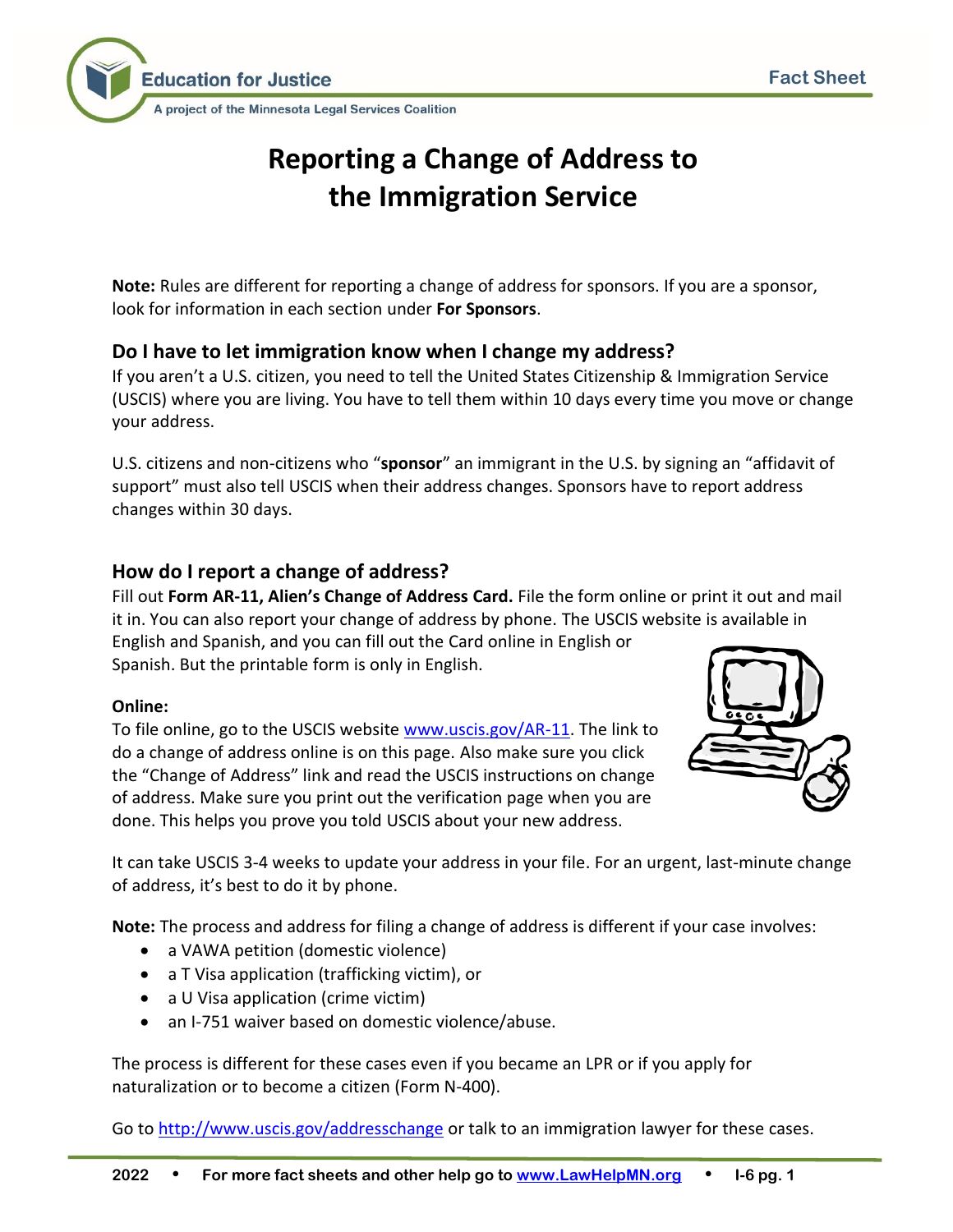#### **By Mail:**

If you want to mail the form in, go to [www.uscis.gov/AR-11.](http://www.uscis.gov/AR-11) Click on AR-11, Alien's Change of [Address Card Form \(PDF, 301 KB\).](https://www.uscis.gov/system/files_force/files/form/ar-11.pdf?download=1) The link opens the form. You can fill it in on the computer and print it, or you can print it out and fill it in by hand.

After you fill it in, make a copy for your records. It is a good idea to send the form by certified mail and ask for a return receipt. The post office can tell you how to do this. That way, you know when the USCIS gets it, and you can prove that you sent it if you need to.

#### **By Phone:**

If you need to update your address right away call USCIS Customer Service at 1-800-375-5283. If you think your work permit or permanent resident card will be mailed very soon, it is a good idea to call if your address changed. You need to give them all of the same information that you would have to put on the Form AR-11, but you won't have to fill out the form.

At the end of the phone call, the USCIS Customer Service Representative should offer you a confirmation number. Write this number down. You might also be able to ask for confirmation by email. USCIS Customer Service should send you a letter confirming your phone call. **Save this letter from USCIS!** If you don't get a letter from USCIS within 30 days after your phone call, call again.

#### **For Sponsors:**

If you are a U.S. citizen or non-citizen sponsor, you have to update your address by filing **Form I-865, Sponsors Notice of Change of Address.** This form has to be mailed to the USCIS, and cannot be filed online. Print it off from the USCIS website, at [www.uscis.gov/I-865.](http://www.uscis.gov/I-865)

If you are a non-citizen **and** a sponsor, you should file both Form AR-11 and Form I-865.

## **What if I don't report an address change?**

You could be charged with a misdemeanor crime. It is very important that you report the change on Form AR-11 within 10 days of moving.

USCIS has to prove you did not report it on purpose. If you are found guilty of the crime, you could be fined up to \$200 and imprisoned for up to 30 days. You could also be deported.

Reporting an address change is one of the responsibilities that non-citizens have if they want to stay in the U.S. or get immigration benefits in the future.

If you are a **sponsor** who does not report your change of address on Form I-865 within 30 days, you could be fined for not reporting the change.

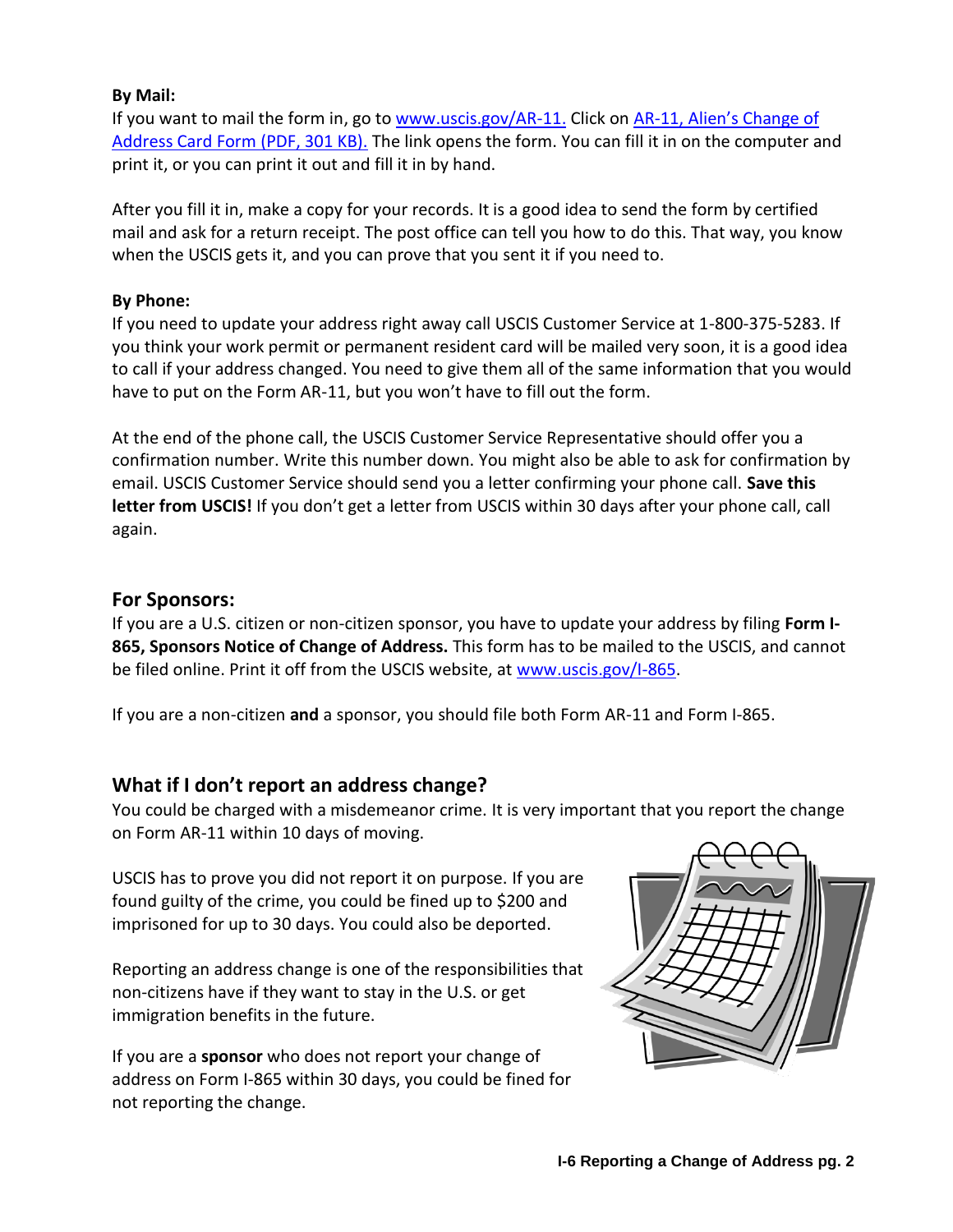## **Pending cases**

If you file your change of address online, the website asks you for information about any pending applications. This means applications that you sent but USCIS hasn't decided on yet.

- Enter the information, and the USCIS office that is in charge of your pending application will be told within 3-4 weeks.
- Print verification (proof) that you reported the change and keep it with your records.
- It is a good idea to also call USCIS and update your address, so your pending case can be updated right away.

If you don't report your new address while you have an application pending, you might miss important notices. Worse, you might not get an important document from USCIS, such as your new work permit or new permanent resident card.

If the post office doesn't know about your new address either, they might deliver your work permit or permanent resident card to your old address. Your card will be considered lost. This means that you have to apply all over again for your work permit or permanent resident card. You might have to pay the application fee again, too.

If your card is sent to the wrong address someone might take your card and commit identity fraud. If you know your card was delivered to your old address, you might want to report the card to the police as stolen.

You can also send a letter about the address change after you call. This way, you make sure USCIS gets the information. If you want to do this, write a letter that has:

- your full name,
- your alien registration number,
- your application receipt number, and
- your new and old addresses.

Attach a copy of the receipt notice from your pending application. Mail the letter to the USCIS office where your application is pending.

Send the letter by certified mail. Keep a copy of the letter and the certified mail receipts.